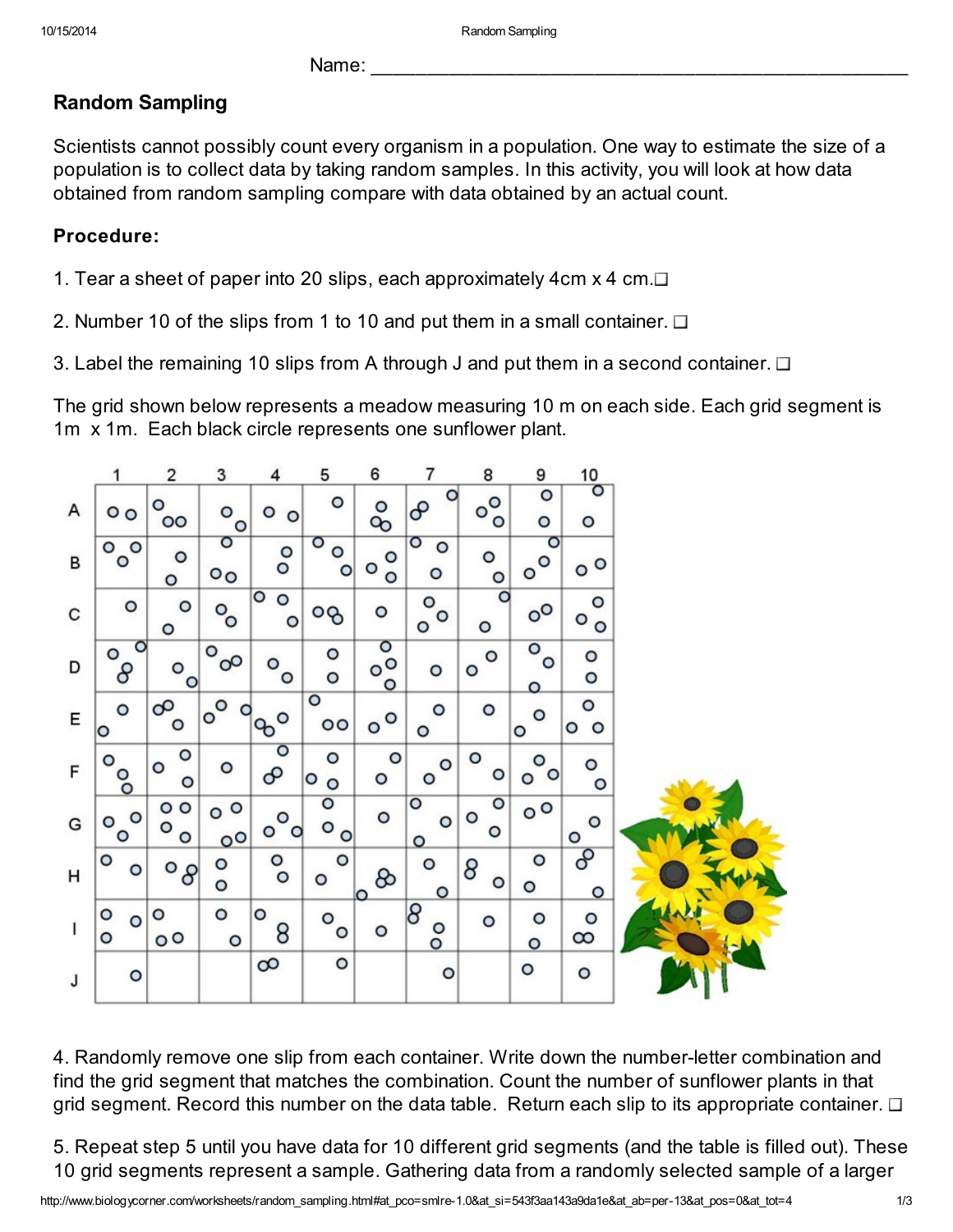area is called sampling.  $\Box$ 

6. Find the total number of sunflower plants for the 10 segment sample. This is an estimation based on a formula. Add all the grid segment sunflowers together and divide by ten to get an AVERAGE number of sunflower plants per grid segment. Record this number in the table. Multiple the average number of sunflower plants by 100 (this is the total number of grid segments) to find the total number of plants in the meadow based on your sample. Record this number in your data table.  $\Box$ 

7. Now count all the sunflower plants actually shown in the meadow. Record this number in the data table. Divide this figure by 100 to calculate the average number of sunflower plants per each grid.  $\Box$ 

| <b>Random Sampling Data</b>                                   | Actual Data           |                                                                      |  |
|---------------------------------------------------------------|-----------------------|----------------------------------------------------------------------|--|
| Grid Sigment<br>(number - letter)                             | Number of Sunflow ers |                                                                      |  |
|                                                               |                       | Total number of Sunflow ers ______<br>(count by hand)                |  |
|                                                               |                       | Average number of Sunflow ers<br>(divide total by 10) Per grid _____ |  |
|                                                               |                       |                                                                      |  |
|                                                               |                       |                                                                      |  |
|                                                               |                       |                                                                      |  |
| Total Number of Sunflow ers                                   |                       |                                                                      |  |
| Average (divide total by 100)                                 |                       |                                                                      |  |
| Total number of plants in meadow<br>(multiply average by 100) |                       |                                                                      |  |

## Analysis:

1. Compare the total number you got for sunflowers from the SAMPLING to the ACTUAL count. How close are they?

2. Why was the paper-slip method used to select the grid segments?

3a. A lazy ecologist collects data from the same field, but he stops just on the side of the road and just counts the 10 segments near the road. These 10 segments are located at J 1-10. When he submits his report, how many sunflowers will he estimate are in the field?

b. Suggest a reason why his estimation differs from your estimation.